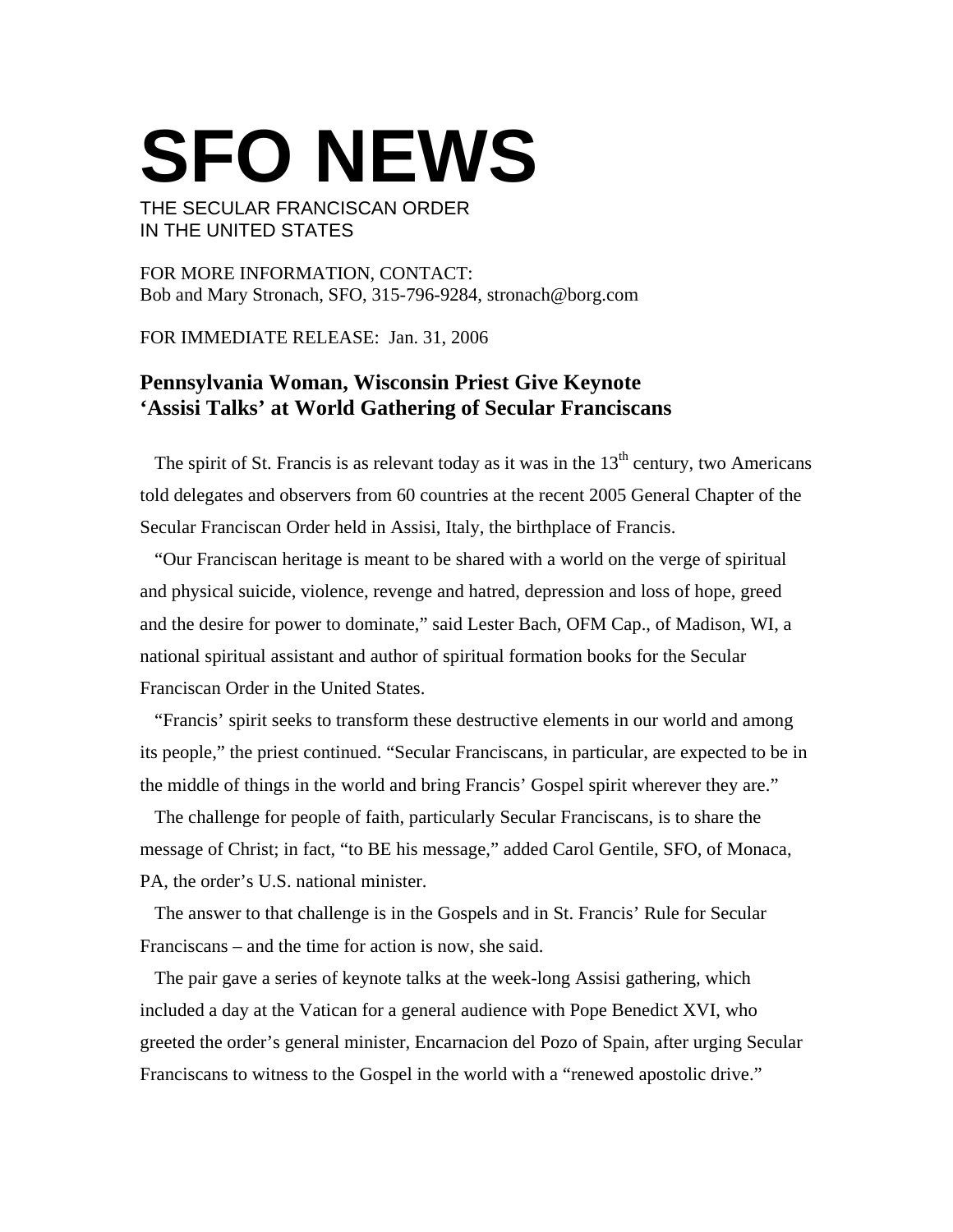"We cannot receive Christ in the Eucharist and go back into our homes, our places of employment and be uninvolved with the world around us," Mrs. Gentile said. Referring to the Second Vatican Council's Dogmatic Constitution on the Church, Lumen Gentium (Light of the Nations), she said Secular Franciscans must be in the forefront of taking the part of the poor, advocating for the powerless, and acting with humility and self-sacrifice for the good of all.

Just as Francis received the call to holiness in the  $13<sup>th</sup>$  century – a call to rebuild the church and live the Gospels in a radical way – "at this Chapter we will hear the call to holiness and move forward," Mrs. Gentile said. After 25 years, it is time to fully live the new Secular Franciscan Rule approved by Pope Paul VI in 1978 so that, as the Rule proposes, "Christ is the center of our life" with God and with the world.

Father Bach noted several elements that St. Francis brought to the church: devotion to the Trinity, return to the Gospel as a sense of Christian vision of life, the laity regaining an evangelizing role, a reliance on the power of the Holy Spirit, and a hierarchy of authority that "serves the brothers and sisters" rather than dominates them.

"Our goals are love and forgiveness, dialogue and mercy, hope and charity, sharing and compassion, conversion and new life," Father Bach said. "We choose not to dominate people with our vision, but to befriend them and create a situation that will allow them to listen to our vision with openness. Even if they do not change (since conversion is the work of the Spirit), we plant the seed of conversion through our words and our Franciscan lives."

And, he said, the Secular Franciscan Rule shows the way.

Added Mrs. Gentile: "Today, at this very moment in history, we need to see with the eyes of Christ and hear with the ears of Christ, and speak with the words of Christ."

How? Articles 15-19 of the Rule offer direction based on scripture, she said.

"I would like to speak of the direction we have taken in the United States of America, not because it is the best practice, but because it is one with which I am familiar." In an attempt to foster practical applications of the Rule, and the Gospel vision behind it, she said the U.S. National Fraternity created four "apostolic commissions" – Peace and Justice, Work, Family, and Ecology.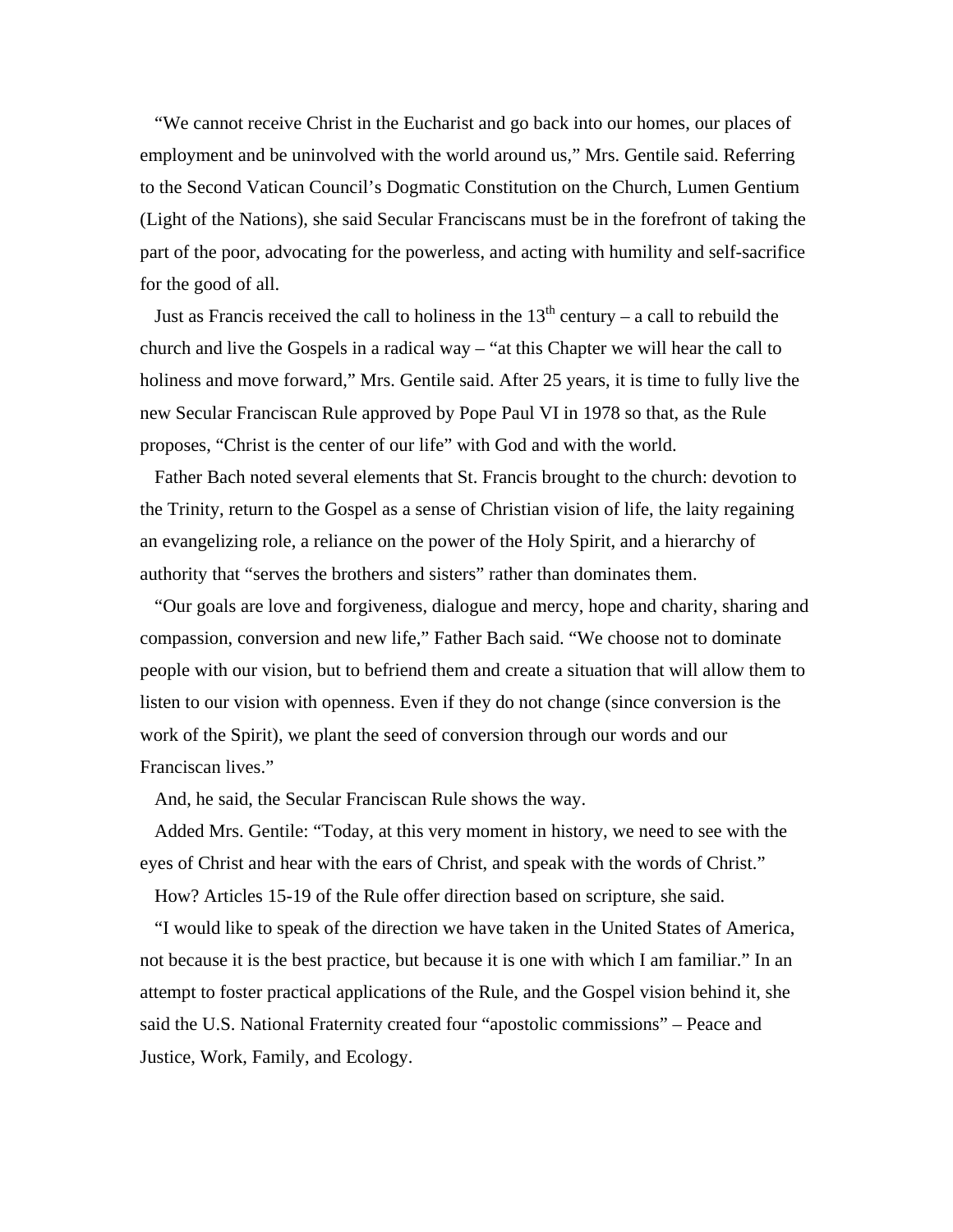These national commissions offer documents, on-going guidance, and practical suggestions to the regional and local fraternities throughout the U.S.

She explained how these four apostolic commissions reflect the Rule and are "at the core of our mission."

**"Peace and Justice"** is reflected in Articles 15 and 19 of the Rule.

*"Let them individually and collectively be in the forefront in promoting justice by the testimony of their human lives and their courageous initiatives."* 

*"Mindful that they are bearers of peace which must be built up unceasingly, they should seek out ways of unity and fraternal harmony through dialogue, trusting in the presence of the divine seed in everyone and in the transforming power of love and pardon."* 

She listed 25 practical ways to fulfill the living of "Peace and Justice." A few examples -- pay attention to news reports about problems in the world where peace and justice is needed; volunteer to work in a soup kitchen; participate in a non-violent peace demonstration; pray daily for peace; write or visit someone in prison; send a letter to legislators on a peace/justice issue; attend a program or read a book about world hunger.

The **Work Commission** is given voice in Article 16 of the Rule, she said.

*"Let them esteem work both as a gift and as a sharing in creation, redemption, and service of the human community."* 

Mrs. Gentile listed 25 practical ways to live out the Work Commission. Some examples – tutor a person in preparation for a job; help complete a job application or resume; assist with support groups and material resources for the unemployed; mentor a student; hold a fraternity workshop on the spirituality of work; write letters to the editor on work-related issues; see the presence of Christ in others at work.

**Family Commission** is reflected in Article 17 of the Rule, which, she said, "identifies the family as the core of our activity at home and in the world."

*"In their family they should cultivate the Franciscan spirit of peace, fidelity, and respect for life, striving to make of it a sign of a world already renewed in Christ. By living the grace of matrimony, husbands and wives in particular should bear witness in the world to the love of Christ for his church. They should joyfully accompany their*